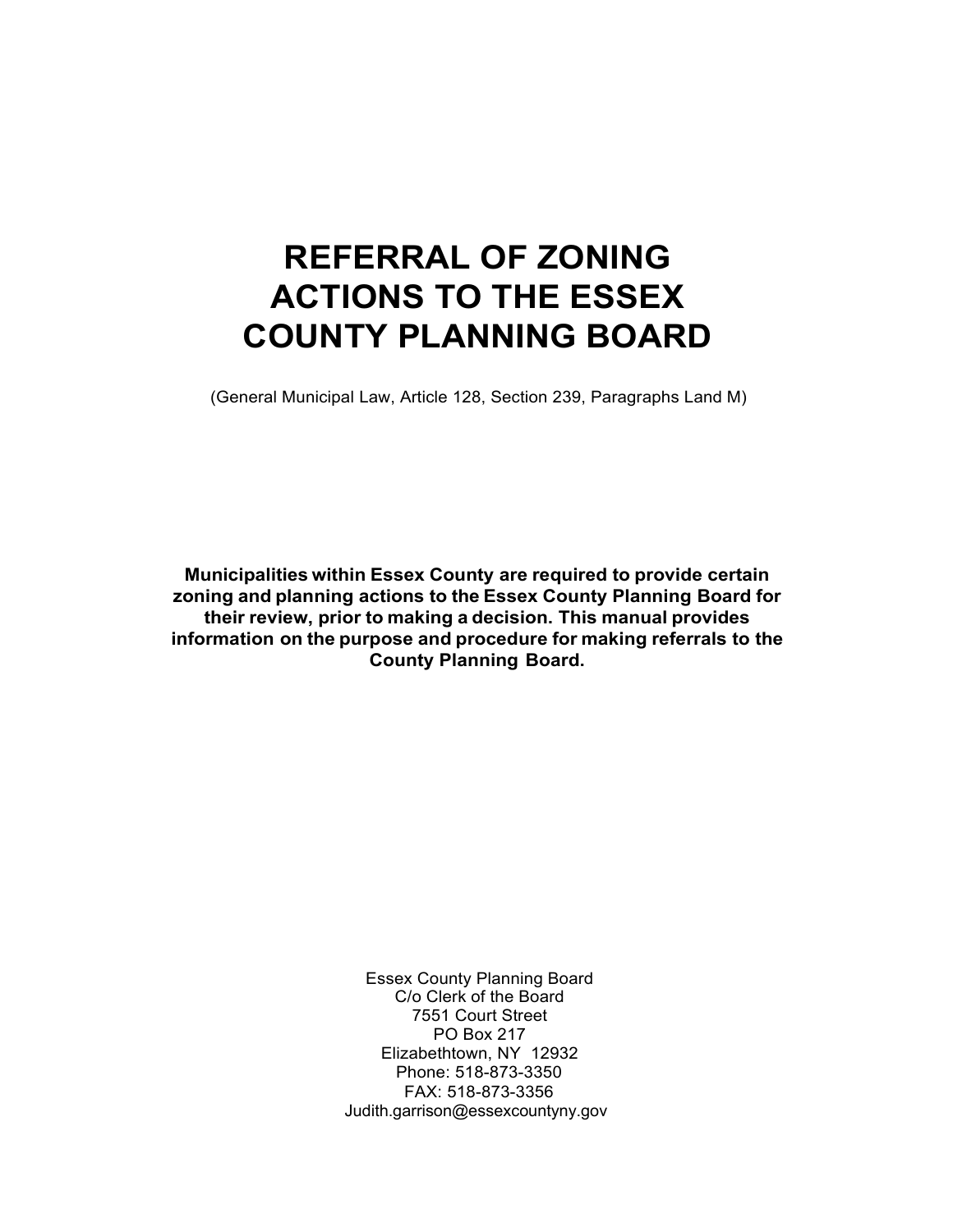## **PURPOSE OF GENERAL MUNICIPAL LAW, ARTICLE 12B, SECTION 239**

The General Municipal Law (GML), like Town, Village, and City Law, is part of the New York State Enabling Statutes, and authorizes certain actions to be performed by Counties, Cities, Towns, and Villages.

Certain development projects can have countywide or inter-community impacts, affecting a greater area than only the local municipality that the project is actually being established. General Municipal Law, Article 12B, Section 239, establishes a procedure for County level planning review of certain projects that require local zoning and planning approval. The goal of this review is to provide better coordination of planning and development on an inter-community and countywide scale. For example, issues that can easily have countywide impact include traffic, lighting, aesthetics, safety, and drainage.

In Essex County, the Board of Supervisors has given the Economic Development Committee review authority over those zoning actions described in GML Article 12B Section 239M. The County Planning Board has not been given authority to review subdivisions under Section 239N.

## **ACTIONS REQUIRING REFERRAL**

The following zoning actions must be referred to the County Planning Board prior to local decision:

- **1) COMPREHENSIVE PLANS:** The adoption or amendment of a comprehensive plan (pursuant tosection 272-a of town law, section 7-722 of village law, or section 28-a of general city law);
- **2) ZONING REGULATIONS:** adoption or amendment of a zoning ordinance or local law;
- **3) SPECIAL PERMITS:** issuance of special use permits or conditional use permits;
- **4) SITE PLAN REVIEW:** approval or amendment of site plans;
- **5) VARIANCES:** granting of use or area variances;
- **6) OTHERS:** authorizations which a referring body may issue under the provisions of any zoning ordinance or local law.

#### *The above actions only need referral if the real property they are proposed for is within 500 feet of any of the following features:*

- **1) MUNICIPAL BOUNDARY:** the municipal boundary of any city, village, or town; or
- **2) COUNTY OR STATE PARKS:** the boundary of any existing or proposed county or state park or any other recreation area; or
- **3) COUNTY OR STATE ROADS:** the right-of-way of any existing or proposed county or state parkway, thruway, expressway, road, or highway; or
- **4) COUNTY OR STATE FACILITIES:** the existing or proposed boundary of any county or stateowned land on which a public building or institution is situated; or
- **5) AGRICULTURAL DISTRICT FARMS:** the boundary of a farm operation located in an agricultural district (a New York State established district, not a local zoning district), as defined by article 25AA of the agricultural and markets law, though area variances are not subject to this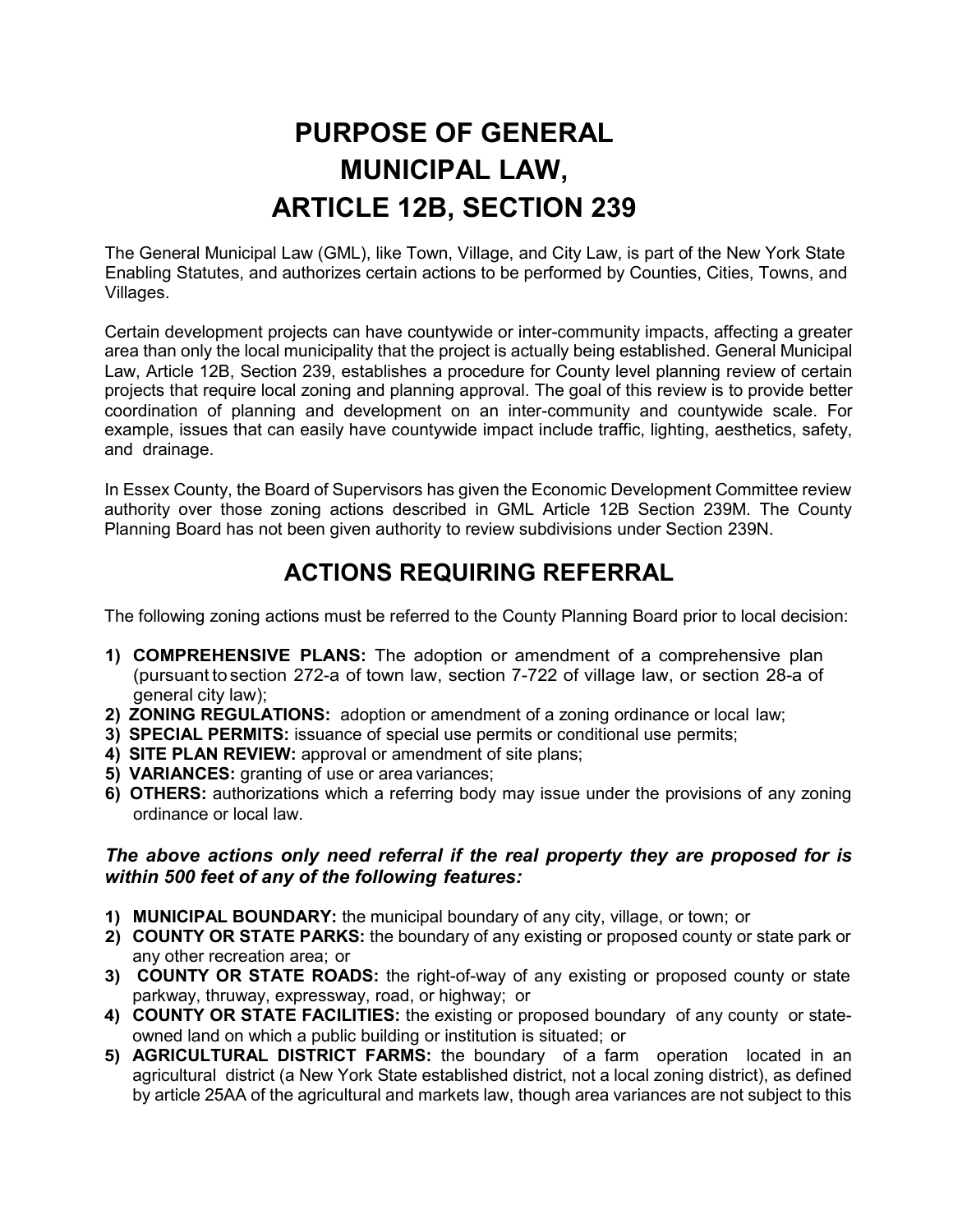requirement. or;

**6) COUNTY DRAINAGE CHANNELS:** the existing or proposed right-of-way of any stream or drainage channel owned by the county or for which the county has established channel lines,)

On a case-by-case basis, a municipality can request an exemption or waiver by contacting the County Planning Board for minor items that are of a local concern (i.e., lot line adjustments).

If there are any questions or uncertainties regarding whether a zoning action needs referral, feel free to contact the Essex County Department of Community Resources for a determination.

## **PROCEDURE FOR MAKING A REFERRAL TO THE COUNTY**

To refer a zoning action to the Essex County Planning Board, please follow the following procedure:

#### **Referrals are only accepted from the referring municipality; applicants cannot directly submit a referral.**

Municipalities are encouraged to require from the applicant adequate sketches, photos, and written information on proposed projects. This also provides adequate information for your boards' review and provides a written record or documentation of exactly what is being proposed, as well as what is being permitted. These same items should be forwarded on to the County as part of the referralprocess.

- **1)** Complete an "Essex County 239M Referral Form" form. Important information to provide, includes a sketch drawn to scale of the proposed project, with important dimensions included.
- **2)** Provide all materials required by and accepted as a complete application by your local board. No additional information is required, however, please keep in mind, the County Planning Board only utilizes the information provided to make an informed decision. If the package does not provide enough information, the Board may erroneously provide a recommendation of denial; based on a potential countywide impact that has not been properly addressed in the application.
- **3)** Determine what the deadline date is for sending the referral to the County. Referrals must be received at least four (4) business days prior to the next County Economic Development Committee meeting (Wednesday). If a local public hearing is required, the **referral must also** be made at least 10 days prior to the hearing.
- **4)** Please email [Judith.garrison@essexcountyny.gov](mailto:Judith.garrison@essexcountyny.gov) or mail the referral materials to:

Essex County Planning Board *C/o* Clerk of the Board 7551 Court Street PO Box 217 Elizabethtown, NY 12932

If the documents file size is too large to e-mail, please mail hardcopies to the above address.

Documents (plans, maps, etc.) must be printed in a scale that is legible. Any documents sent via mail should be posted in plenty of time to meet the deadlines listed above.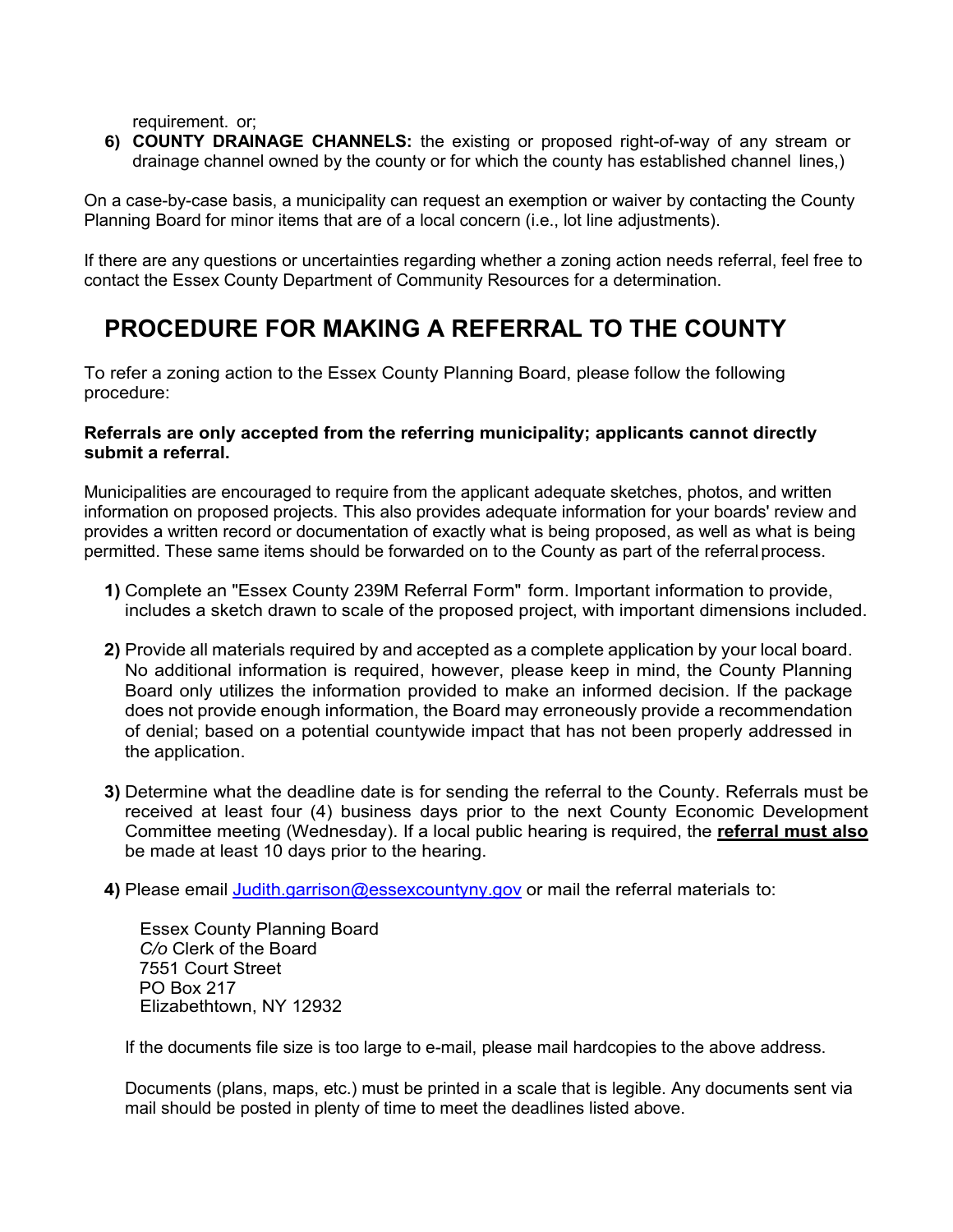Refer to our website for mapping assistance: <https://www.co.essex.ny.us/wp/community-resources/>

The Essex County Planning Board, as permitted by General Municipal Law, has established an official receipt date for the review of referrals four (4) business days prior to the board's regularly scheduled meeting date. The County Planning Board has regular monthly meetings, established as the second Monday of every month.

#### **Please keep in mind that depending on the project's complexity, a few days may be required for review of a complete application. However, by state law, any report received after 30 days but two or more days prior to final action by the local board, shall be subject to the provisions of 239M.**

- **5)** The municipality (i.e., town clerk, code enforcer, zoning, or planning board secretary) should inform the applicant, that the action has been referred to the County Planning Board, and the applicant should be notified of the time and place of the Planning Board meeting. The applicant is welcome to attend the County Planning Board meeting, but it is not a requirement. **The applicant is not informed by the County of the meeting.** County Planning Board referral reviews are public meetings, but not public hearings. However, the board has traditionally allowed and encouraged applicants to add / present any information that might make the project clearer to the board.
- **6) Your municipality is required to wait for the County decision prior to rendering a decision on the matter.** Local decisions cannot be made prior to / contingent upon the decision of the County Planning Board. The County Planning Board may take **up to 30 days** after the official receipt date to provide a decision to the local municipality. The County Planning Board generally provides their decision approximately three (3) days after the meeting. If after 30 days from the official receipt date by the County Planning Board no decision has been provided to the local municipality, the local municipality may act upon the matter.
- **7)** Notify the County Planning Board of your decision: The local municipal board must notify the County Planning Board within **30 days** after making a final decision. A form is included in this package for providing notification, which may be mailed or emailed to the County.

#### **LATE REFERRALS**

The policy regarding late referrals (received or submitted after the deadline date) is as follows:

A referral received after the Wednesday deadline may be brought to the County Planning Board for review if time allows. The applicant will be notified whether it can be reviewed at the County Economic Development Committee Meeting, upon submission. If not, it will be placed on the following month's agenda.

#### **INCOMPLETE REFERRALS**

The County Planning Board members cannot travel to every project site prior to the meeting, especially since the sites can range throughout the County. This makes the written information even more important, as many of the board members may not be familiar with the actual project site. Therefore, at a minimum, applications should include a to scale-accurate sketch of the project, the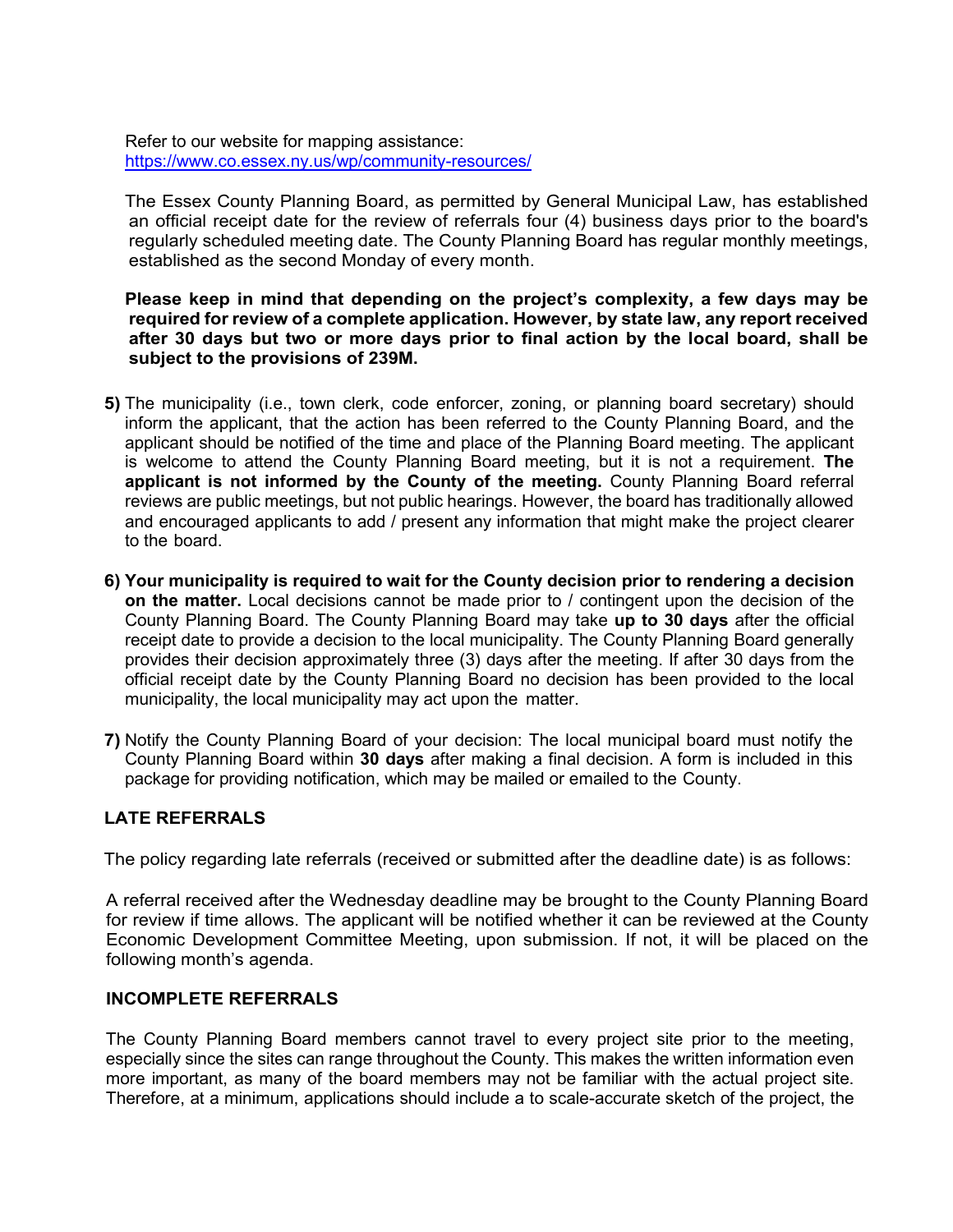applicant or owner name, the tax map identification number of the parcel or a copy from a tax map, and any other information essential to the permit or variance requested.

When this critical information is not provided, the County Planning Board cannot comfortably provide a decision of a recommendation or a Local Issue and must often recommend disapproval of the project. The County Board cannot request to table the project until more information is provided, for three reasons:

**1)** There is a 30-day review period for the County to make its decision within once the referral is received from the municipality (if submitted on time). The 30 days may have expired prior to the next meeting of the board.

**2)** There is no guarantee that the additional information will be provided since the local municipality's submittal to the County is supposed to be a complete application for the local board's purposes. The County cannot force the applicant or the local municipality to provide additional information on the project.

**3)** There is no guarantee that the local municipality will agree that project should be tabled, or that the applicant will want to table the application.

The only response the County can make to an application that does not provide the information needed is to recommend disapproval of the project, on grounds of a lack of information regarding a potential negative countywide or intercommunity impact of the project (such as unsafe driveway entrances, on street parking on major highways, etc.). A recommendation of disapproval will require your local board to either vote with a majority plus one vote of the full board membership (including vacancies and absences) to approve the project or may require the local board and/or applicant to table the project until it can be resubmitted to the County with the additional information. This can cause problems for the local board if there are not enough members present to obtain a majority plus one vote to overturn the county decision (5 yes votes out of a possible 7-member board, or 4 out of a 5-member board, depending on the size of the local board.) It additionally could delay the project an additional month if a resubmittal to the County is made.

### **IMPACT OF DECISIONS OF THE COUNTY PLANNING BOARD**

The Essex County Planning Board will issue one of the four recommendations below:

**APPROVAL:** If a referral is recommended, the County Planning Board has determined that the proposed action has either a positive or not objectionable countywide or inter-community impact. A recommendation can also indicate that the action is in accordance with countywide planning objectives established by the Planning Board.

**Required Local Decision:** the local board may approve, disapprove, or modify the requested zoning action with **a majority vote** of the full membership of the local board (same as any other local action).

**APPROVAL WITH MODIFICATIONS:** If a referral is recommended with modifications, the County Planning Board has determined that the proposed action can have a positive or not objectionable countywide or inter- community impact, but only if the stated modification is made to the action.

**Required Local Decision:** the local board can only overturn the decision of the County Planning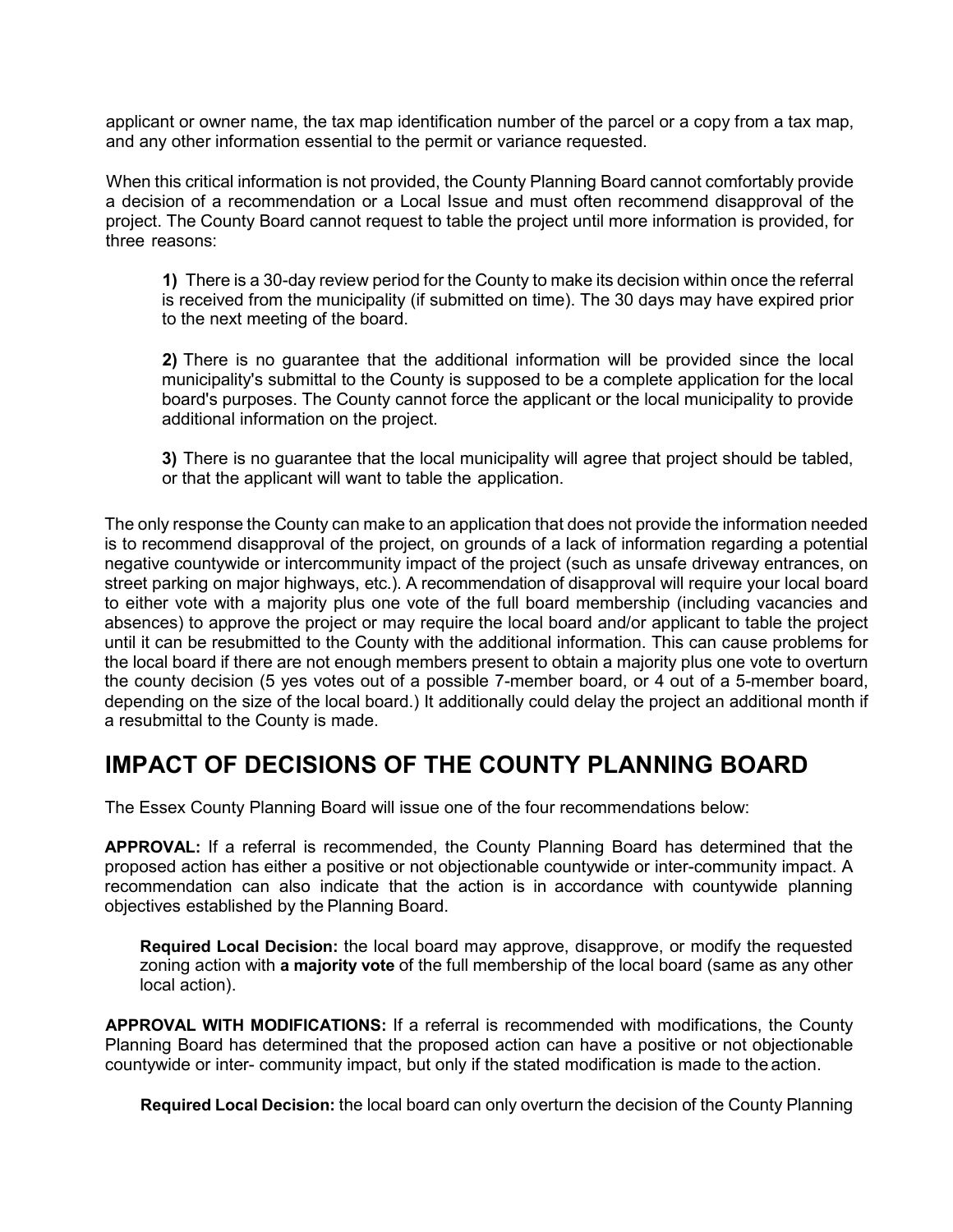Board with a **majority plus one** vote of the full membership of the local board. The local board may approve the action with the required modifications by a regular majority vote of full membership.

**DISAPPROVAL:** If a referral is recommended for disapproval, the County Planning Board has determined that the proposed action has a negative impact and cannot determine a modification which will allow for the action to be approved.

**Required Local Decision:** the local board can only overturn the decision of the County Planning Board with a **majority plus one** vote of the full membership of the local board. The local board may disapprove the action by a regular majority vote of full membership.

**LOCAL ISSUE:** If a referral is determined to be a local issue, the County Planning Board has determined that the proposed action has no countywide or inter-community impact.

**Required Local Decision:** the local board may decide to approve, disapprove, or modify the proposal with a majority vote of the full membership.

The Essex County Planning Board often provides comments to decisions, hoping to provide additional insight on certain aspects of a proposal which the local municipality may or may not have considered otherwise. These comments do not hold any power regarding the requirements for voting on the local decision-making process but may influence aspects of the decision.

**MAKING YOUR BOARD'S DECISION:** A local municipality must wait for the recommendation of the County Planning Board before it can take official action or the passage of 30 days, whichever comes first. Municipal Law also requires that the referral be made at least 10 days prior to any proposed public hearing. To do otherwise may result in the invalidation of the decision through Article 78 proceedings. The County Planning Board recommends that the local board provide the County Planning Board recommendation during a public hearing (if one is necessary). This allows involved parties such as the applicant, local agencies, and the general public to hear the County's perspective on the project and lodges the County recommendation within the public record of the hearing.

A local decision made contingent upon the decision of the County Planning Board is also **not legal**, in that the matter has been decided upon without prior input from the County. The County decision or comments will not have any influence upon the decision of the local board since it has already been rendered. The County or an aggrieved party would have legal grounds to challenge the local decision in an Article 78 proceeding.

**AMENDMENTS OR CHANGES TO A PROJECT AFTER COUNTY REFERRAL:** If a project undergoes significant changes during the local board's review, the local municipality is encouraged to contact the Essex County Department of Community Resources' Staff to discuss the modifications, to determine if the project requires another referral to the County. Major modifications or additional information may require resubmitting of the project. For example: alteration of a building more than 10%, a change in use, or a reduction/increase in the intensity of the proposed use, etc. Some modifications may result in a change in the County's decision.

**NOTIFICATION TO COUNTY PLANNING BOARD OF LOCAL DECISION:** The local municipal board must notify the County Planning Board within 30 days after making a final